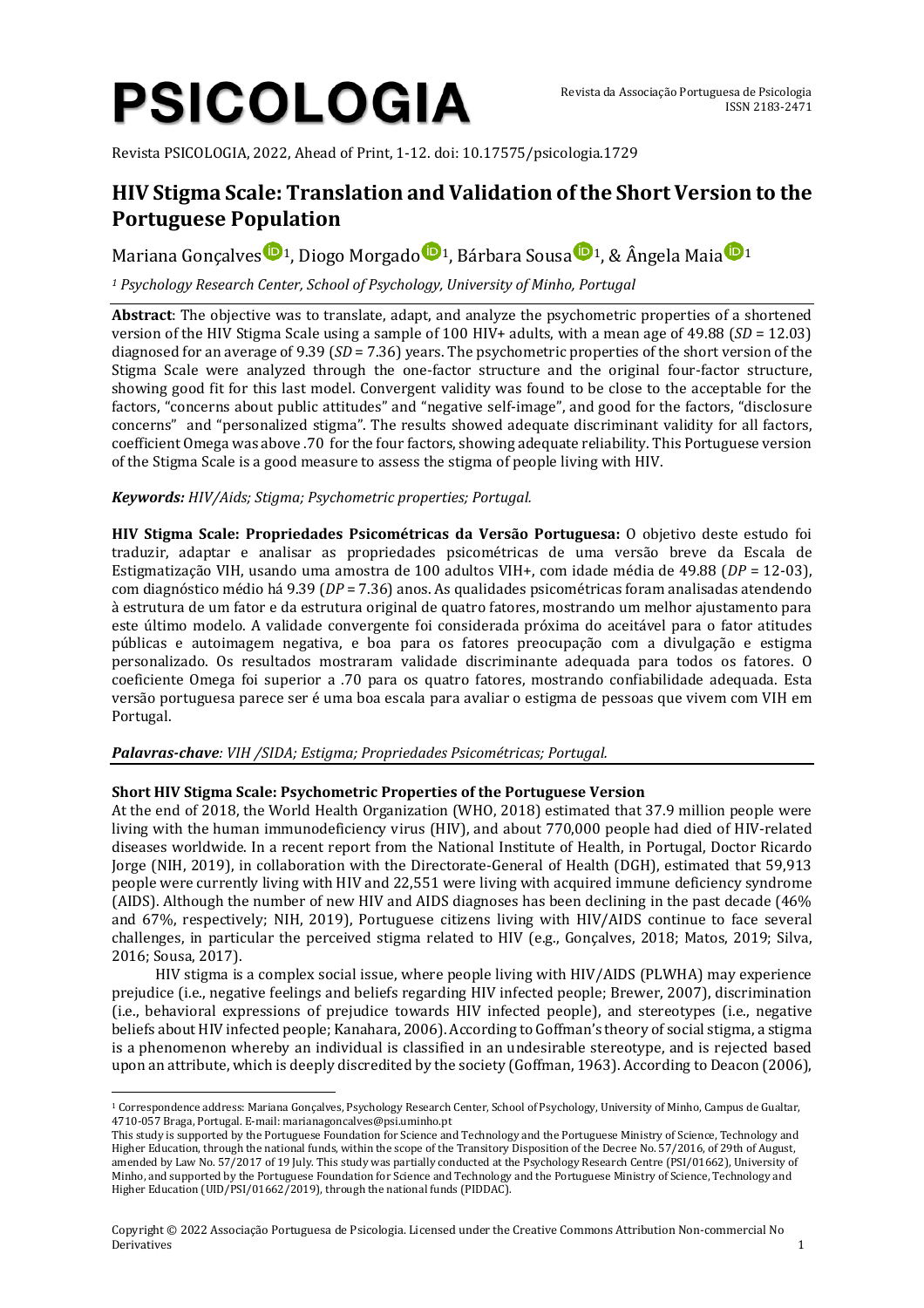researchers often extend the concept of"stigma"to include "discrimination"in order to "accommodate both stigmatizing beliefs themselves and the effects of some stigmatization processes – discrimination" (p. 419). This is problematic because it narrows the understanding about the impact of stigma, and presents a simple relationship between stigma and disadvantage (Deacon, 2006). Earnshaw and Chaudoir (2009) proposed a theoretical model (i.e., HIV stigma framework) that describes the differences in stigma mechanisms (i.e., a person's reaction to the knowledge that he/she has an attribute that is devalued) experienced by PLWHA and people who are HIV uninfected (PWAHU). The HIV stigma context proposes that the HIV stigma for PLWHA involves experiences of prejudice, stereotyping and discrimination due to one´s HIV infection (enacted stigma); expectations of enacted stigma (anticipated stigma); and internalization of negative feelings and beliefs due to experiences of discrimination, stereotyping, and prejudice (internalized stigma; Earnshaw & Chaudoir, 2009).

PLWHA may face adverse psychological, behavioral, and health outcomes, depending on the type of stigma. For example, PLWHA with high levels of enacted stigma may experience psychological distress, higher substance use, and lowered health well-being (Poon et al., 2012; Reisner et al., 2015). PLWHA with high levels of anticipated stigma may not disclose their HIV status due to fear of being socially rejected (Derlega et al., 2004). Finally, PLWHA with high levels of internalized stigma may have a higher risk of HIV sexual risk behavior (Burnham et al., 2016; Wagner et al., 2016).

Despite the scarcity of empirical studies conducted in Portugal about HIV-related stigma, recent data has shown that Portuguese PLWHA report high levels of perceived stigmatization (Gonçalves, 2018; Matos, 2019; Silva, 2016; Sousa, 2017), which, in turn, has led to consistent high reports of difficulties regarding disclosure of their HIV infection. For example, a qualitative study, with a sample of 12 heterosexual and homosexual men living with HIV from two hospitals in Northern Portugal, showed that participants hold negative expectations about people's reaction (anticipated stigma), thus preferring to live secretly due to fear of being socially rejected, losing their jobs, or to protect themselves and their loved ones (Matos, 2019). Consequently, these participants verbalized negative feelings and beliefs about themselves (internalized stigma; Matos, 2019). Other quantitative results showed that higher levels of HIV stigma were positively correlated with psychopathology (Silva, 2016), suicide ideation (Sousa, 2017), and lower therapeutic adherence (Gonçalves, 2018). These results are in accordance with the literature, revealing that HIV stigma continues to be a major barrier to HIV prevention and treatment worldwide (Earnshaw & Chaudoir, 2009). In order to maximize the demand of HIV services, facilitate therapeutic adherence, and encourage high rates of disclosure, first and foremost, valid, reliable, and easily administered tools that measure HIVrelated stigma in PLWHA (Earnshaw & Chaudoir, 2009) have to be available.

Several instruments have been developed to measure HIV stigma, such as the Internalized Stigma Scale (Sayles et al., 2008), the Measures of Stigma and Social Impact of Disease (Fife & Wright, 2000), the Enacted, Vicarious, Felt Normative, and Internalized HIV Stigma Scales (Steward et al., 2008), and the HIV Stigma Scale (Berger et al., 2001). However, the HIV Stigma Scale (Berger et al., 2001) is the most widely used in the literature because it covers and differentiates all three stigma mechanisms (enacted, anticipated, and internalized stigma) for PLWHA, as proposed by Earnshaw and Chaudoir (2009). Based on a conceptual model of perceived stigma, Berger et al. (2001) developed the HIV Stigma Scale, a 40-item self-report measure, composed of four subscales (i.e., "personalized stigma", "disclosure concerns", "negative self-image", and "concern with public attitudes toward people with HIV"), that assesses HIVrelated stigma in PLWHA. The HIV Stigma Scale proved to be a valid and reliable measure (Cronbach's alpha of .90 or greater for the overall scale and all subscales) in the original study by Berger et al. (2001), and was, subsequently, adapted and validated in different countries, including, India (Jeyaseelan et al., 2013), Peru (Franke et al., 2010), Puerto Rico (Jimenez et al., 2010), Sweden (Lindberg et al., , 2014), USA (Bunn et al., 2007), Spain (Fuster-Ruiz de Apodaca et al., 2015), and Mozambique (Massicotte, 2010). Although the HIV Stigma Scale can be used to assess the perception of HIV-related stigma, it has some limitations. First, the length of the scale (40 items) can be burdensome during administration and difficult to combine with other survey measures. Second, 24 items (out of 40) of the HIV Stigma Scale are loaded on more than one subscale, and five of these are related to three of the four subscales. Although these items ensure that the subscales are highly correlated, they also do little to differentiate between the subscales, which, in a factor analysis, should be discarded (Comrey & Lee, 1992). Finally, the overlap of these items prevents the sum of the four subscale scores to give the overall score. Given these concerns, shortened versions of the HIV Stigma Scale (21, 25 and 32 items) have been previously published (Bunn et al., 2007; Franke et al., 2010; Jeyaseelan et al., 2013; Jimenez et al., 2010). Reinius et al. (2017) validated a short version of the HIV stigma scale, in response to the limitations related to the full version of the scale, namely excluding cross loading items for the short version of the HIV stigma scale and to facilitate the inclusion of HIV stigma in more extensive surveys. This study confirmed a four-factor structure, with good psychometric properties and reliability, indicating that broadness ofthe stigma concept had been captured. Other authors have since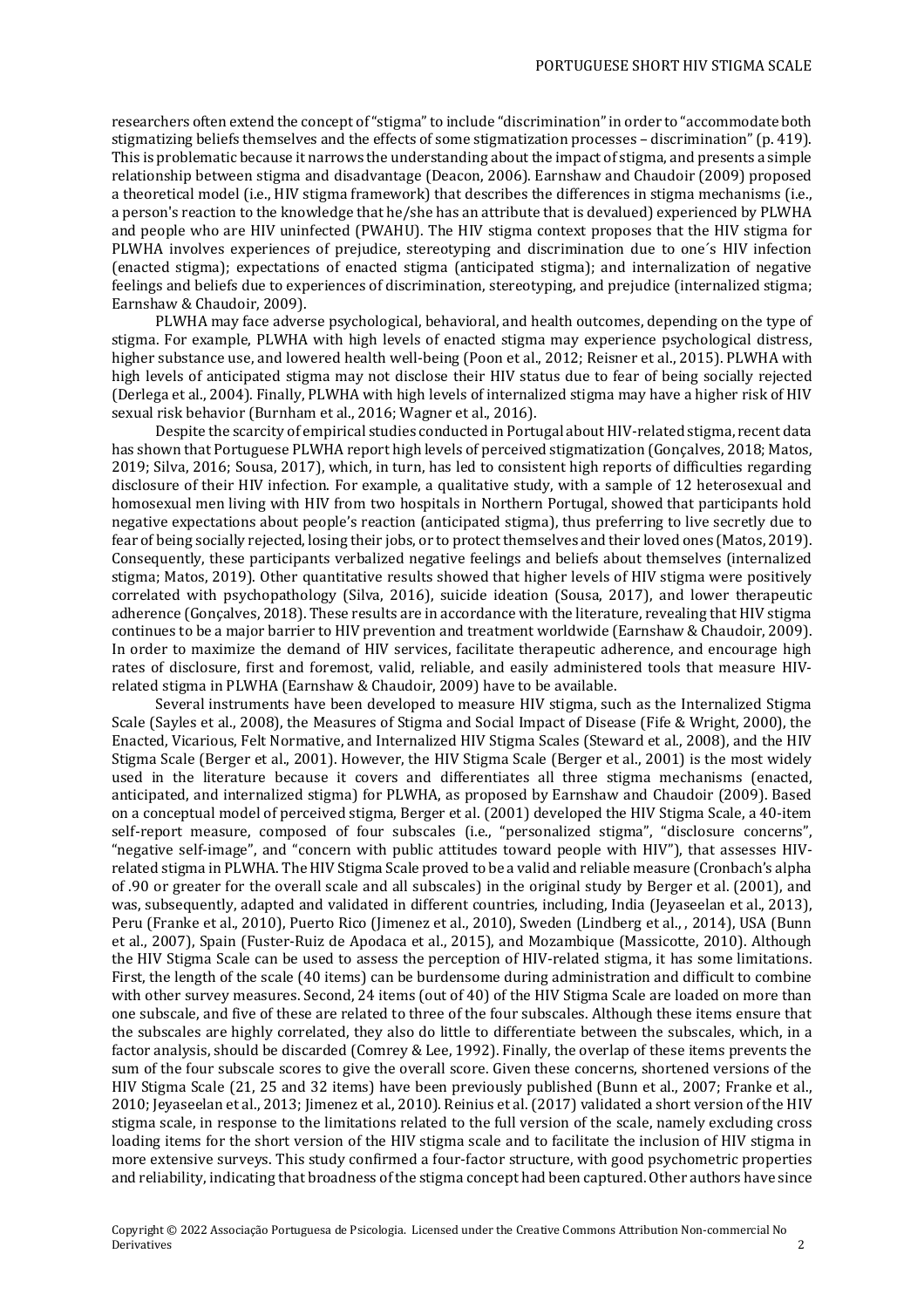translated and analyzed psychometric properties of this scale to other populations, namely in Brazil (Luz et al., 2020), that confirmed the four-factor structure of the scale, with good psychometric properties.

To our knowledge, no study has validated the HIV Stigma Scale for the Portuguese context. Considering this gap in the literature, and the limitations aforementioned (e.g., length of the HIV Stigma Scale), the purpose of this study was to translate, adapt, and analyze the psychometric properties of a shortened version of the HIV Stigma Scale (12 items) in a sample of HIV positive adults. We expect to confirm the four-factor structure of the scale for Portuguese PLWHIV, with good psychometric properties, convergent and divergent validity, and good reliability. We also expect to confirm external validity with other measures: Higher scores in stigma factors will be associated with higher scores related to clinical symptomatology and suicide ideation; higher scores in stigma factors will be associated with lower scores related to social support.

# **METHOD**

# **Participants**

The participants were 100 PLWHA aged between 21 and 81 years old (*M* = 49.88; *SD* = 12.03) integrated in the Infectious Disease consultation of two hospital centers in Northern Portugal, diagnosed with HIV/AIDS for an average of 9.39 (*SD* = 7.36; Min = 1; Max = 32) years. Most participants were male (81%) and were Portuguese (95%). Most of the participants had elementary school or lower (76%), 6% high school and 8% higher education. Regarding marital status, 41% were married, 37% were single, 15% were divorced and 4% were widowed. Concerning professional status, 39% of participants were employed, 28% were unemployed, 29% were retired and 4% were on medical leave.

The most frequent source of contamination was sexual risk behaviors (37%), followed by material sharing in injection drug use (17%). A lower number of participants reported they had been infected in the context of a stable marital relationships (6%) or by contaminated blood transfusion (3%). More than a third of participants (37%) reported they did not know their contamination source.

#### **Measures**

The Demographic and Health Questionnaire (removed for review) is subdivided into three parts: (1) personal and family characterization, where we collected information such as sex, age, civil status, nationality and educational qualifications; (2) socio-professional characterization, which asks about the current and past situation regarding the participant's jobs, as well as source of income; and (3) health conditions: questions about the date of diagnosis, pathologies that may have been associated with the diagnosis, which type of health service was the most used, the ease of being assisted when needed, attendance at consultations and antiretroviral therapy.

The HIV Stigma Scale – Short version (Reinius et al., 2017; Portuguese version removed for review) is a short version of the HIV Stigma Scale developed by Berger et al. (2001). This version of the scale is composed of 12 items, in a 4-point Likert format from (1) "Strongly Disagree" to (4) "Strongly Agree". This instrument is subdivided into four subscales: (1) "personalized stigma" (PS): Perceived consequences resultant from other people knowing that the respondent has HIV, such as losing friends, feeling that people were avoiding him/her, and regrets for having told people; (2) "disclosure concerns" (DC): controlling information, keeping someone's HIV status secret or worrying about others who knew about the HIV status of ongoing respondents; (3) "concerns with public attitudes" (CPA): what people think about PWLHIV or what people with HIV can expect when other people learn they have HIV or as a consequence of people in general knowing that a person has HIV; and (4) "negative self-image" (NSI): feeling unclean, inferior to others, shame and guilt (Berger et al., 2001; Reinius et al., 2017). This instrument allows the calculation of a general stigmatization index obtained by the sum of the responses to the 4 subscales, varying between 12 and 48. Each subscale can assume values between three and 12. Cronbach's alpha for the subscales were all > .70.

The Medical Outcomes Study Social Support Survey (MOS-SSS-P; Sherbourne & Stewart, 1991, Portuguese version from Fachado et al., 2007) consists of 20 items distributed by four factors: 1) emotional support; 2) material support; 3) affective support and 4) positive social interaction. This instrument is a five-point Likert scale from (0) "never" to (4) "always". The Portuguese version of the instrument showed good psychometric characteristics, namely in terms of internal consistency (Cronbach's alpha of .97) and test-retest reliability (ICC = .94). For this sample, Cronbach's alpha was .98.

The Brief Symptom Inventory (BSI; Derogatis, 1993; Portuguese version: Canavarro, 1995) is a selfreport inventory, in which the subject qualifies through a Likert scale of (0) "Never" up to 4 "Very often", a total of 53 items. This scale consists of nine dimensions - Somatization, Obsessions-Compulsions, Interpersonal Sensitivity, Depression, Anxiety, Hostility, Phobic Anxiety, Paranoid Ideation and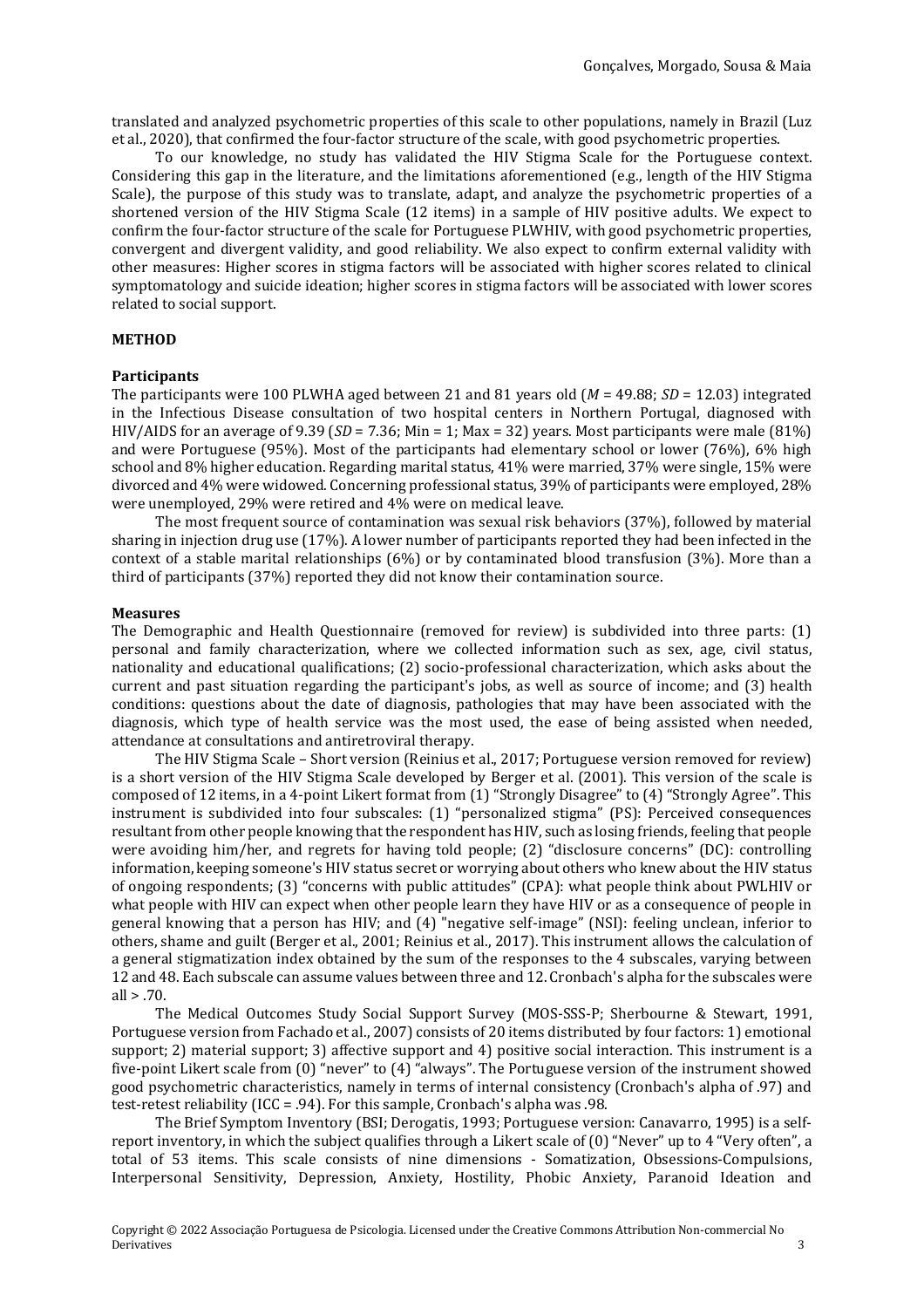Psychoticism. The instruments allow us to obtain three global indexes: the General Symptom Index (intensity of discomfort experienced according to the number of reported symptoms), the Positive Symptom Index (mean intensity of all reported symptoms) and the Total Positive Symptoms (number of symptomatic complaints presented). The Portuguese version of the instrument has good psychometric properties, namely in terms of internal consistency and discriminant validity (Canavarro, 1999). According to the author, the General Symptom Index is the best single indicator of psychopathological symptoms (Canavarro, 1999). The Cronbach alpha for this sample was .97.

The Suicide Ideation Questionnaire (SIQ; Reynolds, 1988; Portuguese version for Ferreira & Castela, 1999) was used to assess the severity of suicidal thoughts in adolescents and adults, with the items that make up the questionnaire encompassing a hierarchy of thoughts relative to suicide (Ferreira & Castela, 1999). This instrument consists of 30 items on a Likert scale from (0) "I have never had this thought" to (6) "almost every day". The Cronbach's alpha for this instrument was .96, and .98 for this sample.

#### **Procedure**

#### **HIV stigma scale translation**

The authors of the HIV Stigma Scale (Berger et al., 2001) and the short version of the same scale (Reinius et al., 2017) were contacted and permission requested to translate, adapt and validate the scale. Both authors gave their consent. The translation and cross-cultural adaptation of the questionnaire followed the International Test Commission Guidelines for Translating and Adapting Tests (International Test Commission, 2017). The translation was performed by two independent researchers, followed by retroversion by an English native speaker and compared with the original version. The final version was submitted to a pilot test with six people with HIV, allowing the adapting and optimizing of the final version of the questionnaire.

#### **Data Collection**

The present study is part of a broader project *Stigmatization, Mental Health and HIV/AIDS adaptation*, which aims to understand the (des)adaptive processes of PLWHA in Portugal. This study received approval from the ethics committee of the two hospitals in northern Portugal where the data was collected. Contacts were established with the physicians responsible for infectious disease consultation. Participants were initially approached by their attending physician with information about the research and asked about their willingness to participate. They were then referred to the researcher's office, where they received all the information about the study, such as the objectives, ethics procedures (e.g., anonymity and confidentiality) and then informed consent. Data collection consisted of a protocol composed of the mentioned questionnaires, lasting approximately 30 minutes, in a single moment. The investigators were trained psychologists and, if needed, the participants were emotionally stabilized before the assessment was completed.

#### **Data Analysis**

The data analysis was performed with resource to SPSS Statistics v25 and AMOS (IBM SPSS, 2017). Descriptive analysis of the items, normal distribution of the items (skewness and kurtosis) and Mahalanobis distance analysis were performed. Items with absolute values of Sk<3 and Ku<7, were considered normally distributed (Kline, 2011). Mahalanobis distance analysis allowed for the exclusion from the sample of two participants farthest from the centroid ( $p < .001$ ). From the total participants that participated in this study ( $n =$ 103), only participants with no missing values were considered  $(n = 100)$ .

Once normality was observed, Confirmatory Factor Analysis (CFA) was performed using Maximum Likelihood estimation method for two models of the short version of HIV stigma scale: the one-factor and four-factor. The goodness of fit indexes used to evaluate the models were: a) the chi-square value, which determines the adjustment in case of a result without statistical significance, although this value is almost always significant, especially in large samples (Marôco, 2014). To circumvent this, we used the Satorra-Bentler chi-square/degrees of freedom (SBχ2/*df*) being acceptable values ≤ 3, good ≤ 2, and ≤ 1 considered very good (Santorra & Bentler, 1994; 2001); (b) the square root of the root mean squared error (RMSEA), considered acceptable for values below .07 and good for values < .06 (Steiger, 1990; Steiger et al., 1985); p-value was also considered as a complement to this adjustment measure, considering more adjusted models for *p* > .05; c) Good of Fit Index (GFI) Comparative Fit Index (CFI), TLI (Tucker Lewis Index), Incremental Fit Index (IFI) whose values are considered good if > .90 and very goof if > .95 (Bentler, 1990; Bentler & Bonnet, 1980; Hu & Bentler, 1999; Tanaka & Huba, 1985).

Convergent validity was estimated through average variance extracted (AVE), whose value should exceed 0.50 to be considered adequate (Fornell & Larcker, 1981). To discriminant validity, we used the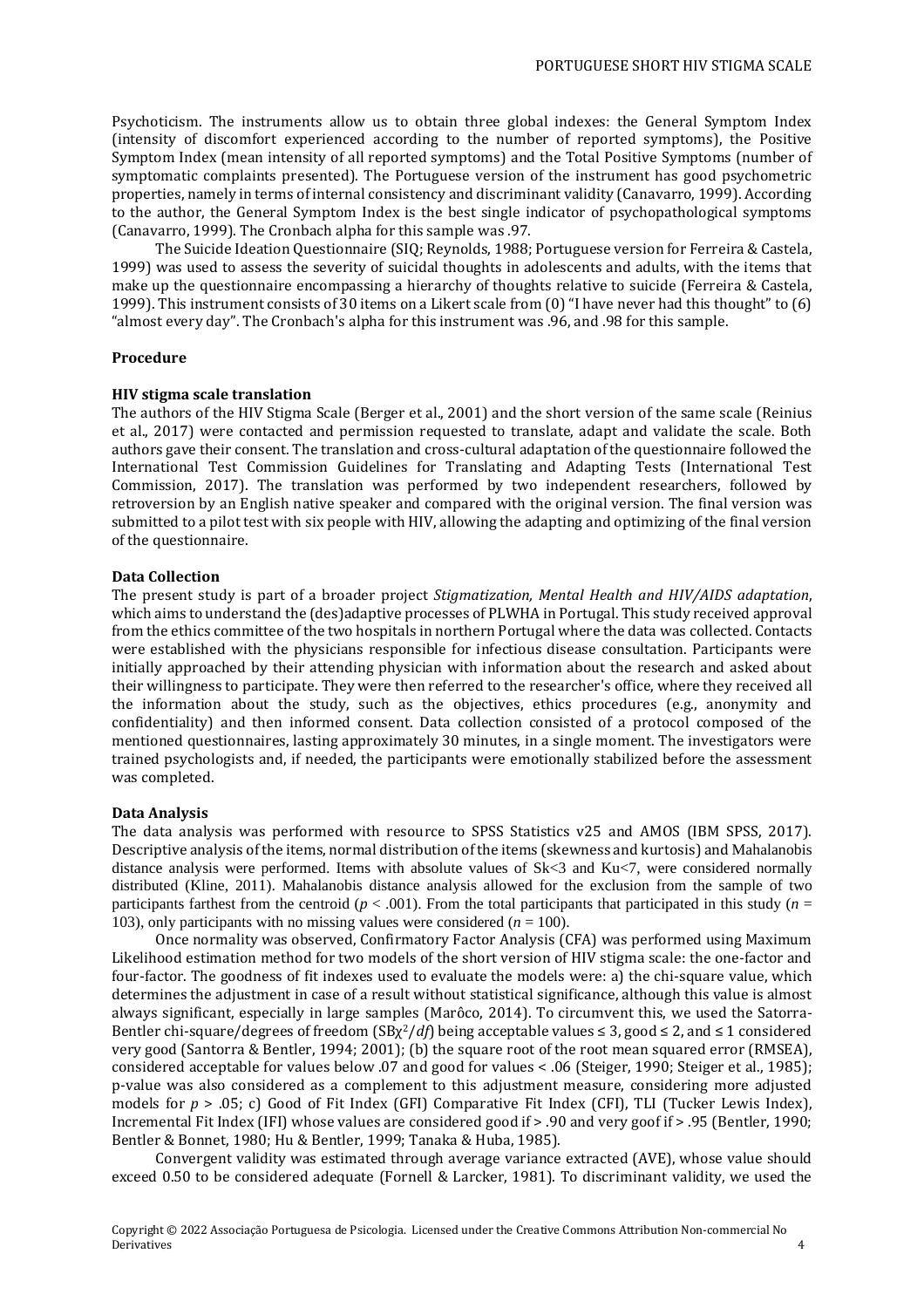Fornell-Larcker criterion that requires that the square root of AVE values should be higher than the maximum value of the construct's correlations with any other construct involved in the theoretical model (Hair et al., 2014); as a latent construct should better explain the variance of its own indicator than the variance of other latent constructs. Moreover, the discriminant validity is demonstrated if the VEM of the factors are equal or greater than the square of the correlation between these factors (Marôco, 2014). External validity was performed to the correlation estimates between the HIV stigma scale, the BSI (Canavarro, 1995), the SIQ (Ferreira & Castelo, 1999) and the MOS-SSS-P (Fachado et al., 2007).

To assess reliability, we used the Cronbach's alpha and Coefficient Omega (considered adequate if above .70; Dunn et al., 2014), corrected item-total correlation (considered adequate if above .20; Finch et al., 2016), and mean inter-item correlation (considered adequate if values between .15 and .50; Clark & Watson, 1995).

# **RESULTS**

Table 1 shows the descriptive analysis of the items, skewness and kurtosis. The values of univariate skewness and kurtosis of all items are in the range considered for the assumption of normality (univariate sk <3 and univariate ku <7), enabling the subsequent analyses.

|         | M    | <b>SD</b> | Sk      | S.E of Sk | ku      | S.E of ku |
|---------|------|-----------|---------|-----------|---------|-----------|
| Item 1  | 2.42 | 0.59      | 0.17    | 0.24      | $-0.36$ | 0.48      |
| Item 2  | 2.54 | 0.54      | 0.23    | 0.24      | $-1.14$ | 0.48      |
| Item 3  | 2.94 | 0.47      | $-0.20$ | 0.24      | 1.40    | 0.48      |
| Item 4  | 2.78 | 0.60      | $-0.16$ | 0.24      | 0.05    | 0.48      |
| Item 5  | 2.11 | 0.59      | 0.28    | 0.24      | 0.61    | 0.48      |
| Item 6  | 2.80 | 0.52      | $-0.25$ | 0.24      | 0.01    | 0.48      |
| Item 7  | 2.68 | 0.57      | 0.10    | 0.24      | $-0.64$ | 0.48      |
| Item 8  | 2.97 | 0.49      | $-0.08$ | 0.24      | 1.25    | 0.48      |
| Item 9  | 2.65 | 0.54      | $-0.04$ | 0.24      | $-0.85$ | 0.48      |
| Item 10 | 2.31 | 0.60      | 0.06    | 0.24      | 1.70    | 0.48      |
| Item 11 | 2.19 | 0.49      | 0.94    | 0.24      | 1.56    | 0.48      |
| Item 12 | 2.35 | 0.58      | 0.45    | 0.24      | $-0.01$ | 0.48      |

**Table 1.** Descriptive statistics for the Portuguese short HIV stigma scale items.

*Note:* M – Mean; SD – Standard Deviation; Sk – Skewness; K – Kurtosis

Table 2 illustrates the fit indexes of the two factorial models of the short HV stigma scale. The onefactor model scored above the recommended 0.90 in GFI and TLI indexes. The four-factor model shows a very good adjustment quality, χ <sup>2</sup> /df = 1.11, GFI = 0.92, IFI = 0. 98, CFI = 0. 99, RMSEA = 0.03 (0.00 – 0.08), *p* = .70.

|  |  |  | Table 1. Goodness of fit indexes for the Portuguese short version of HIV stigma scale |  |
|--|--|--|---------------------------------------------------------------------------------------|--|
|--|--|--|---------------------------------------------------------------------------------------|--|

| Model                                | $x^2$ (df) | p   | $\chi$ 2/df GFI |      | <b>IFI</b> | TLI  | <b>CFI</b> | <b>RMSEA</b><br>(IC 90%)<br><i>p</i> -value |
|--------------------------------------|------------|-----|-----------------|------|------------|------|------------|---------------------------------------------|
| Short HIV Stigma Scale: One Factor   | 73.60 (51) | .02 | 1.44            | .89  | .92        | .89  | .92        | 0.07<br>$(0.03 - 0.10)$<br>$p = .20$        |
| Short HIV Stigma Scale: four factors | 52.99 (49) | .29 | 1.11            | 0.92 | 0.98       | 0.99 | 0.99       | 0.03<br>$(0.00 - 0.08)$<br>$p = .70$        |

*Note:* χ2= Chi-square test; df = degrees of freedom; p = significance value; RMSEA = Root Mean Square Error of Approximation; GFI = Goodness-of-fi t Index; TLI = Tucker Lewis Index; CFI = Comparative Fit Index; IFI = Incremental Fit Index; AIC = Akaike Information Criteria

Table 3 displays the item loadings for the four-factor model, with all the loadings above the .40 value.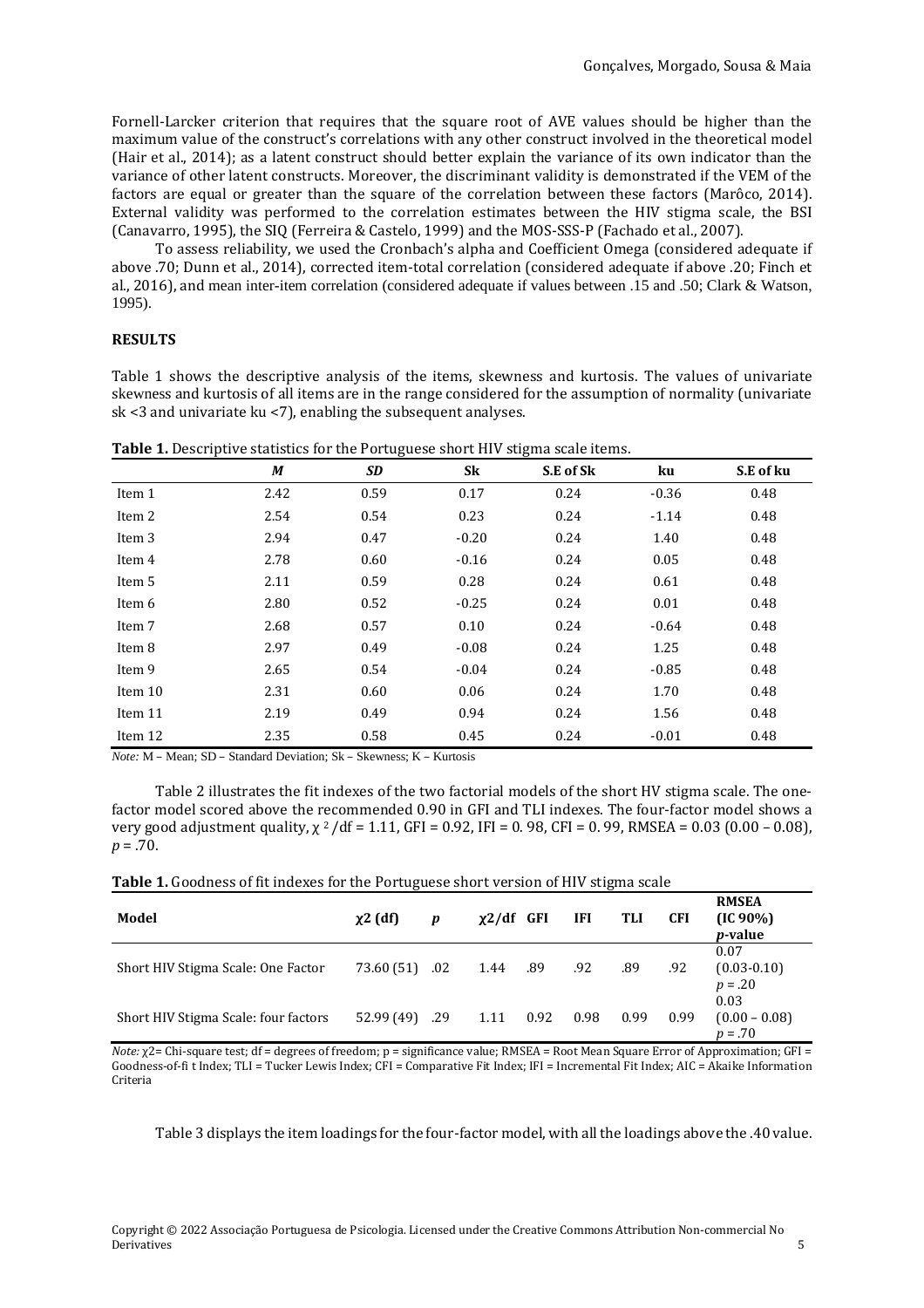| ocuic                           |         |
|---------------------------------|---------|
| Itens                           | Loading |
| <b>Personalised Stigma</b>      |         |
| Item 10                         | .81     |
| Item 11                         | .82     |
| Item 12                         | .90     |
| <b>Disclosure Concerns</b>      |         |
| Item 3                          | .71     |
| It4                             | .74     |
| It8                             | .71     |
| Concerns about public attitudes |         |
| Item 6                          | .46     |
| Item 7                          | .64     |
| Item 9                          | .87     |
| Negative self-image             |         |
| Item 1                          | .67     |
| Item 2                          | .75     |
| Item 5                          | .66     |

**Table 3.** Loadings for the confirmatory four-factor structure for the Portuguese short version of HIV stigma scale

Table 4 shows the person correlation matrix, AVE and square root AVE. The different factors showed moderate to high positive correlations between them, with "concerns about public attitudes" and "negative self-image" showing the lower correlation.

The convergent validity of the factors was assessed using the AVE, whose values were found to be close to the acceptable for the factors, "concerns about public attitudes" (.46) and "negative self-image" (.48), and above .50 for the factors, "disclosure concerns" (0.53) and "personalized stigma", (.71). The discriminant validity was assessed by comparing the correlations with the square root AVE, this value being higher in all factors than the cross correlation between factors. Also, the discriminant validity was assessed by comparison between AVE and the squares of correlations between factors. Since VEM<sub>PS</sub> = .71 and VEM<sub>DC</sub> = .52 greater than r <sup>2</sup> between these two factors (.09), we can say that the two factors have discriminant validity. Similarly, we can demonstrate the discriminating validity of the factors, "Personalized stigma" and "concerns about public attitudes" (*r* <sup>2</sup> = .06); "Personalized stigma" and "negative self-image" (*r* <sup>2</sup> = .22); "disclosure concerns" and "concerns about public attitudes" (*r* <sup>2</sup> = .13); "disclosure concerns" and "negative self-image" (*r* <sup>2</sup> = .24) and "concerns about public attitudes" and "negative self-image" (*r* <sup>2</sup> = .04) whose squares of correlations are lower than the VEM of each factor (Table 4).

|  | Table 4. Pearson correlation matrix, convergent and discriminant validity |
|--|---------------------------------------------------------------------------|
|  |                                                                           |

|                                 | PS      | DC.     | <b>CPA</b> | <b>AVE</b> | <b>Square root AVE</b> |
|---------------------------------|---------|---------|------------|------------|------------------------|
|                                 |         |         |            |            |                        |
| Personalized stigma             | -       |         |            | .71        | .84                    |
| Disclosure concerns             | $.31**$ |         |            | .52        | .72                    |
| Concerns about public attitudes | $.25**$ | $.36**$ |            | .46        | .68                    |
| Negative self-image             | $.47**$ | $49**$  | $.21*$     | .48        | .69                    |

*Note:* PS = Personalized stigma; DC = Disclosure concerns; CPA = concerns about public attitudes; NS = negative self-image; AVE = Average Variance Extracted

\*\**p* = .01; \**p* = .05

Table 5 presents the external validity of the Portuguese version of the Short HIV Stigma Scale. Concurrent validity with the BSI General Index of Symptoms and with the Ideation Suicide Questionnaire (SIQ) revealed the expected positive significant correlations. Negative significant correlations were observed with the Medical Outcomes Study Social Support Survey (MOS-SSS-P) and its four subscales.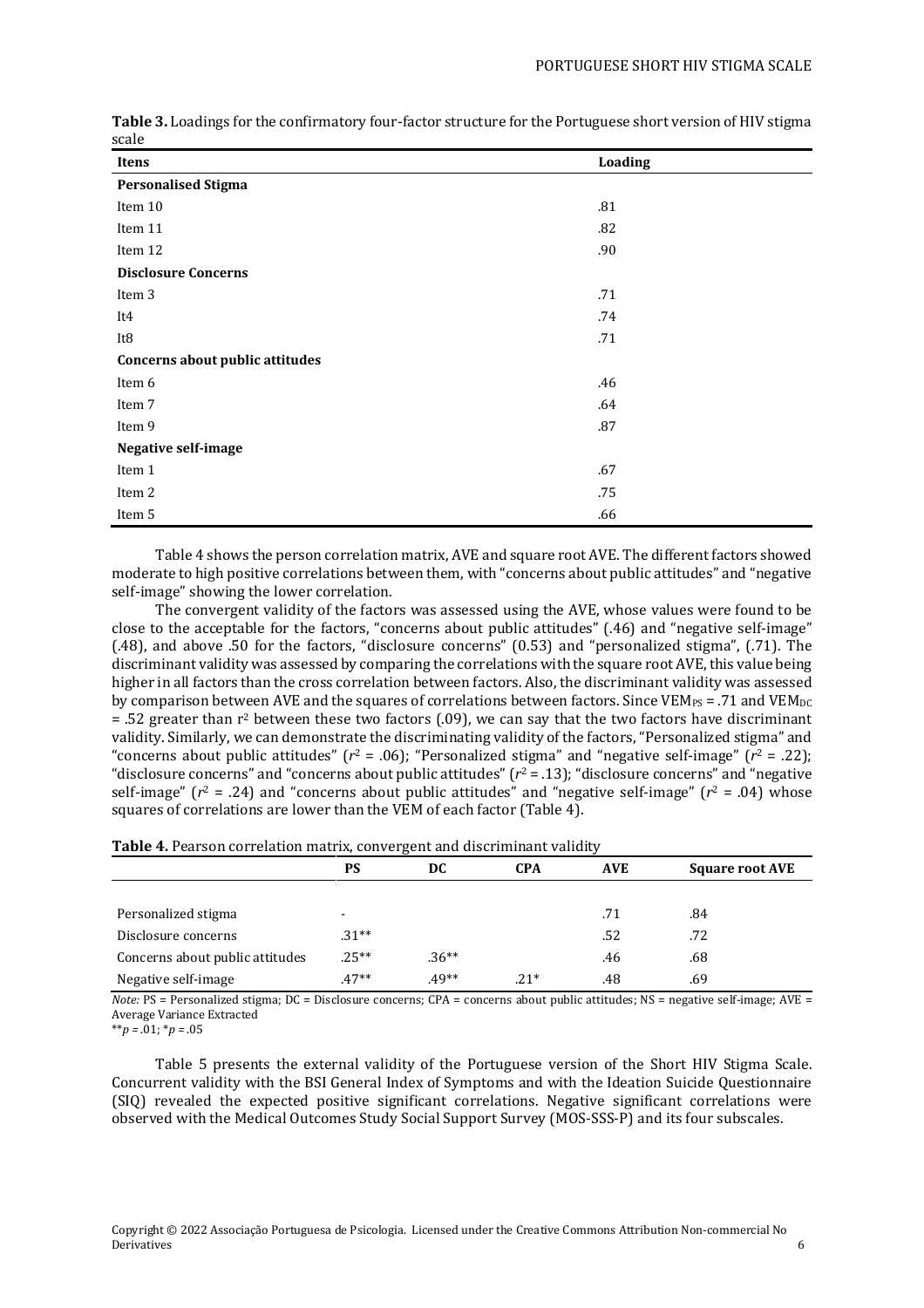|                                      | <b>PS</b> | DC       | <b>CPA</b> | NS       |
|--------------------------------------|-----------|----------|------------|----------|
| <b>BSI General Index of Symptoms</b> | $.25*$    | $.24*$   | $.25*$     | $.23*$   |
| SIQ                                  | $.22*$    | $.33**$  | $.37**$    | $.40**$  |
| MOS-SSS-P                            | $-28**$   | $-.38**$ | $-40**$    | $-41**$  |
| Positive Social Interaction          | $-23*$    | $-34**$  | $-36**$    | $-.38**$ |
| <b>Emotional support</b>             | $-27**$   | $-35**$  | $-40**$    | $-39**$  |
| Affective support                    | $-25*$    | $-.33**$ | $-35**$    | $-36**$  |
| Material support                     | $-32**$   | $-41**$  | $-46**$    | $-42**$  |

**Table 5.** External validity of the Portuguese version of the Short HIV Stigma Scale

*Note:* BSI = Brief symptom inventory; SIQ = Suicide ideation Questionnaire; MOS-SSS-P = Medical Outcomes Study Social Support Survey; PS = Personalized stigma; DC = Disclosure concerns; CPA = concerns about public attitudes; NS = negative self-image \*\**p =* .001

Table 6 shows the reliability of the scale using multiple indicators. These values were mostly good for all the subscales, with the exception of the Cronbach alpha for the factors, "concerns about public attitudes" and "negative self-image" that scored lower than .70. However, the Omega coefficient is above these value for all the factors. Also, the mean inter-item correlations for the "personalized stigma" factor is above the expected (< .50).

|                                 | <b>Omega</b> | Alpha | MIIC | <b>CITCR</b> |
|---------------------------------|--------------|-------|------|--------------|
|                                 |              |       |      |              |
| Personalized Stigma             | .88          | .81   | .59  | $.62 - .74$  |
| Disclosure Concerns             | .76          | .71   | .41  | $.22 - .39$  |
| Concerns about public attitudes | .71          | .59   | .25  | $.28 - .38$  |
| Negative self-image             | .73          | .65   | .31  | $.30 - .39$  |

**Table 6.** Reliability of the Portuguese version of the Short HIV Stigma Scale

*Note:* Omega = Omega coefficient; Alpha = Cronbach's alpha; MIIC » Mean inter-item correlation; CITCR = Corrected item-total correlation range

#### **DISCUSSION**

Several studies have conclusions about the impact of stigmatization on PLWHA mental health, well-being and quality of life (e.g., Reisner et al., 2015; Silva, 2016; Wagner et al., 2016). Knowing the high prevalence of stigma in this population worldwide, we identified the need to have an instrument that would allow its assessment for the Portuguese population. As far as we know, this is the first study of psychometric properties of the Short Version of HIV Stigma Scale in Portugal for adults living with HIV/Aids.

The procedures undertaken for the Portuguese translation and pilot study allowed for the adjustment of the content of the instrument and guarantee that the items were easily perceived by participants. In this study, we tested two different models: the one-factor and four-factor, with the latter being the most used in international studies (e.g., Luz et al., 2020; Reinius et al., 2017). Although the onefactor model showed reasonable psychometric properties, the four-factor model showed very good adjustment properties, fulfilled the recommended criteria in construct, external validity and reliability, proving to be an adequate model to measure PLWHA stigma. The correlation matrix between the four factors showed positive significant correlations between factors, however convergent and discriminant analysis allowed for the reinforcement of the construct validity of the four-factor model.

As expected, HIV related stigma factors were positively associated with psychopathological symptoms and suicide ideation, and negatively associated with social support, with similar effect size than the observed in international studies. Logie and Gadalla (2009) conducted a meta-analysis with 24 studies and concluded there was a significant negative medium effect size association (*r* = -.44) between HIVrelated stigma and positive mental health indicators (i.e., social support, life satisfaction, and emotional health); a positive medium effect size association (*r* = .41) between HIV-related stigma and negative mental health indicators (e.g., depression, anxiety, psychological distress); and a negative medium effect size association (*r* = -.40) between HIV-related stigma and overall poor mental health. Similarly, a recent metaanalysis with 64 studies found a significant positive association betweenHIV-related stigma and depressive symptoms (*r* = .40), anxiety (*r* = .32), and emotional or mental distress (*r* = .48) in PLWHA (Rueda et al., 2016). These relationships seem to occur due to fear of negative consequences arising from the disclosure ofthe diagnosis, which may result in material losses (e.g., loss of the job) or even loss of support from family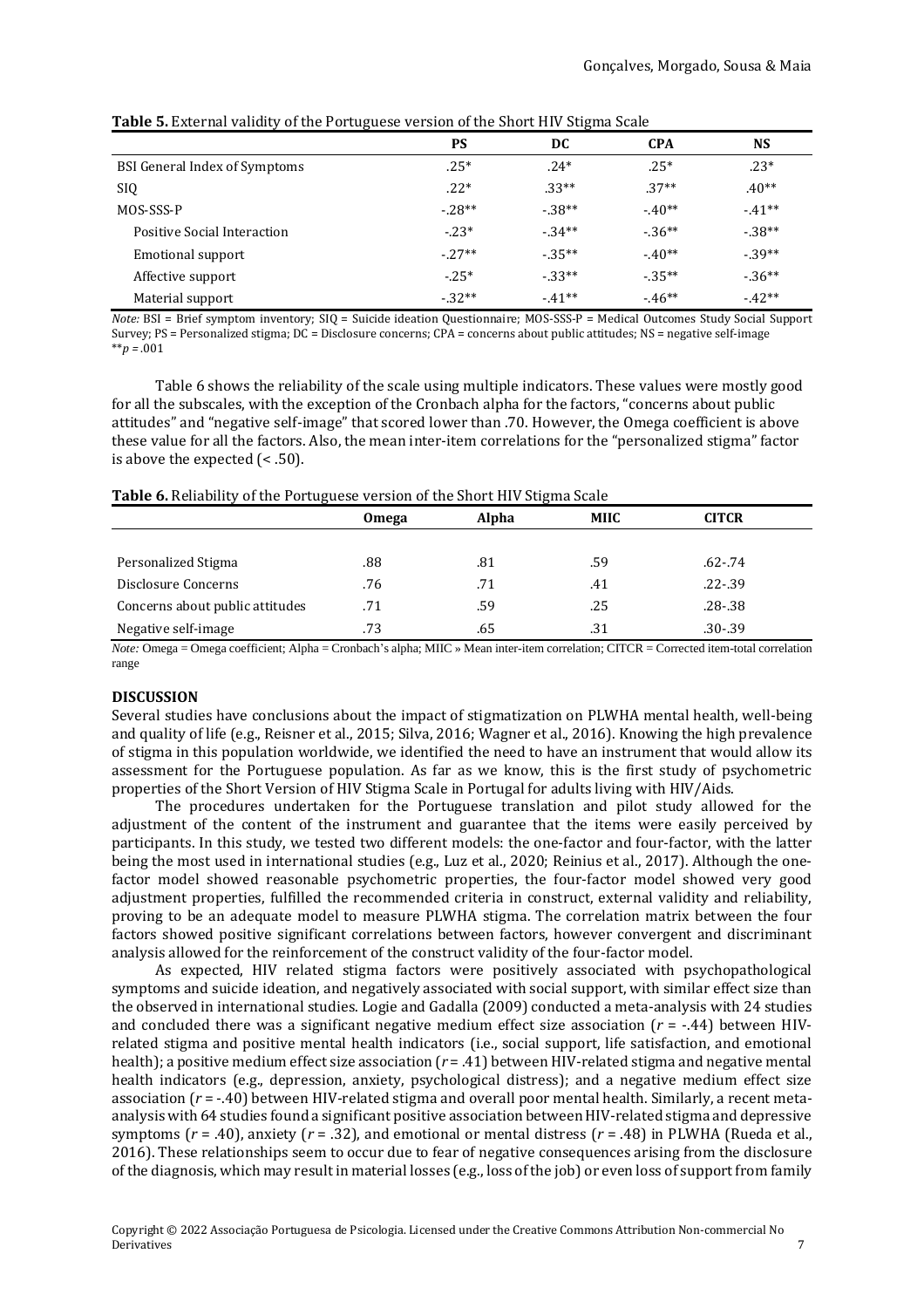and friends (Mo & Ng, 2017; Orr et al., 2021). In turn, stigma may lead to a perception of inadequate social support even triggering suicidal thoughts (Heckman et al., 2002).

This study presents some limitations, namely the non-representativeness of the sample, and the focus only on PLWHVA from two hospitals in the north of Portugal. More studies must be performed in order to include more participants, from the whole country. As in the original version of this instrument (Reinius, 2017), the sample used for the validation of the short version of the HIV Stigma Scale is composed mostly of men, reflecting the sex distribution of PLWHA in Portugal (70% men vs 30% women). Specific gender related properties of the instrument should be observed in future studies, namely through the analysis of invariance. Another important analysis may be related to the Stigma Scale invariance according to different sources of contamination (e.g., sexual, injection drug user and infected by a stable partner), sexual orientation and age groups, as well as test-retest reliability. Although this four-factor model is congruent with the original instrument, it is important to test additional factorial models, namely bifactor, with higher samples, to understand if an overall stigma score is adequate.

# **CONCLUSION**

This study allows for the analysis of the short version of the Stigma Scale, with good psychometric properties, convergent and discriminant validity, as well as with adequate reliability. With these results, we can conclude that this seems to be a good model for assessing the perceived stigma of PLWHVA in Portugal. Stigmatization results from preconceived ideas that are reflected in society, with HIV being a highly stigmatizing disease. Despite developments in the field of medicine, which allowed HIV to move from potentially fatal to a chronic disease, the way society faces it has not followed this change. In this sense, preventive work seems to be necessary at the level of dissemination and about the disease in society in general. On the other hand, social and health professionals need to be made aware of the emotional and social effects, namely the development of psychopathological symptoms related to stigmatization, in order to prevent it. Intervention needs to focus not only on the physical and control level of the virus, but also on the level of strategies to cope with all the psychosocial consequences of the disease: promoting quality of life and well-being, as well as demystifying beliefs and removing self-blaming, often associated with the diagnosis.

#### **REFERENCES**

- Bentler, P. M. (1990). Comparative fit indexes in structural models. *Psychological Bulletin*, *107*(2), 238-46. <https://doi.org/10.1037/0033-2909.107.2.238>
- Bentler, P. M., & Bonett, D. G. (1980). Significance tests and goodness of fit in the analysis of covariance structures. *Psychological Bulletin*, *88*(3), 588–606. <https://doi.org/10.1037/0033-2909.88.3.588>
- Berger, B. E., Ferrans, C. E., & Lashley, F. R. (2001). Measuring stigma in people with HIV: Psychometric assessment of the HIV stigma scale. *Research in Nursing & Health*, *24*, 518-529. <https://doi.org/10.1002/nur.10011>
- Brewer, M. B.(2007). The social psychology of intergroup relations: social categorization, ingroup bias, and outgroup prejudice. In A. W. Kruglanski & E. T. Higgins (Eds.), *Social Psychology: Handbook of Basic Principles* (pp. 695-715)*.* The Guilford Press.
- Bunn J. Y., Solomon S. E., Millar C., & Forehand R. (2007). Measurement of stigma in people with HIV: A reexamination of the HIV Stigma Scale. *AIDS Education and Prevention, 19,* 198–208. <https://doi.org/10.1521/aeap.2007.19.3.198>
- Burnham, K. E., Cruess, D. G., Kalichman, M. O., Grebler, T., Cherry, C., & Kalichman, S. C. (2016). Trauma symptoms, internalized stigma, social support, and sexual risk behavior among HIV-positive gay and bisexual MSM who have sought sex partners online. *AIDS Care*, *28*, 347-353. <https://doi.org/10.1080/09540121.2015.1096894>
- Canavarro, M. (1995). Inventário de sintomas psicopatológicos B.S.I. In M. R. Simões, M. Gonçalves, & L. S. Almeida (Eds), *Testes e provas psicológicas em Portugal* (vol. II, pp. 87-109). Braga: SHO/APPORT
- Clark, L. A., & Watson, D. (1995). Constructing validity: Basic issues in objective scale development. *Psychological Assessment*, *7*(3), 309–319. <https://doi.org/10.1037/1040-3590.7.3.309>
- Comrey, A. L., & Lee, H. B. (1992). *A first course in factor analysis* (2nd ed.). Lawrence Erlbaum.
- Deacon, H. (2006). Towards a sustainable theory of health-related stigma: Lessons from the HIV/AIDS literature. *Journal of Community & Applied Social Psychology*, *16*, 418-425. <https://doi.org/10.1002/casp.900>
- Derlega, V. J., Winstead, B. A., Greene, K., Serovich, J., & Elwood, W. N. (2004). Reasons for HIV disclosure/nondisclosure in close relationships: Testing a model of HIV–disclosure decision making. *Journal of Social and Clinical Psychology*, *23*, 747-767. <https://doi.org/10.1521/jscp.23.6.747.54804>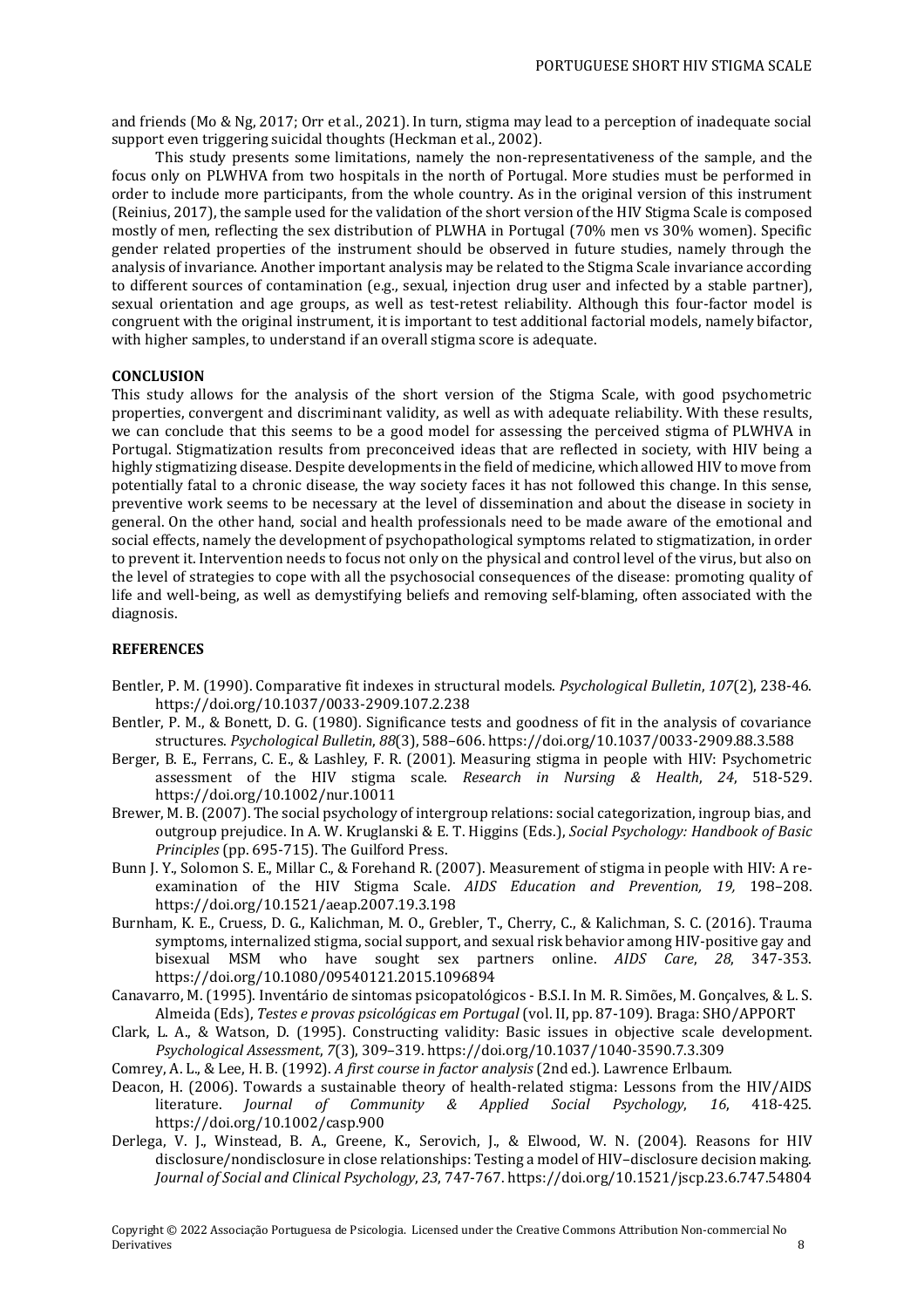- Dunn, T., Baguley, T., & Brunsden, V. (2014). From alpha to omega: A practical solution to the pervasive problem of internal consistency estimation. *British Journal of Psychology*, *105*, 399–412. <https://doi.org/10.1111/bjop.12046>
- Earnshaw, V. A., & Chaudoir, S. R. (2009). From conceptualizing to measuring HIV stigma: A review of HIV stigma mechanism measures. *AIDS and Behavior*, *13*, 1160-1177. [https://doi.org/10.1007/s10461-](https://doi.org/10.1007/s10461-009-9593-3) [009-9593-3](https://doi.org/10.1007/s10461-009-9593-3)
- Fachado, A., Martinez, M., Villalva, M., & Pereira, M. (2007). Adaptação cultural e validação da versão portuguesa questionário medical outcomes study social suporte survey (MOSSSS). *Acta Médica Portuguesa*, *20*, 525-533.
- Ferreira, J. A., & Castela, M. C. (1999). Questionário de ideação suicida. In M. R. Simões, M. M. Gonçalves, & L. S. Almeida (Ed), *Testes e Provas Psicológicas em Portugal*, (vol. II, pp. 123-130). APPORT/SHO.
- Fife, B. L., & Wright, E. R. (2000). The dimensionality of stigma: A comparison of its impact on the self of persons with HIV/AIDS and cancer. *Journal of Health and Social Behavior, 1,* 50-67. <https://doi.org/10.2307/2676360>
- Finch, W., Immekus, J., & French, B. (2016). *Applied Psychometrics Using SPSS and AMOS*. Information Age Publishing Inc.
- Fornell, C., & Larcker, D. F. (1981). Evaluating structural equation models with unobservable variables and measurement error. *Journal of Marketing Research, 18*(1), 39– 50. [https://doi.org/10.2307/3151312](https://psycnet.apa.org/doi/10.2307/3151312)
- Franke M. F., Muñoz M., Finnegan K., Zeladita J., Sebastian J. L., Bayona J. N., & Shin S. S. (2010). Validation and abbreviation of an HIV Stigma Scale in an adult Spanish-speaking population in urban Peru. *AIDS and Behavior, 14,* 189–199. <https://doi.org/10.1007/s10461-008-9474-1>
- Fuster-Ruiz de Apodaca, M. J., Molero, F., Holgado, F. P., & Ubillos, S. (2015). Adaptation of the HIV Stigma Scale in Spaniards with HIV. *The Spanish Journal of Psychology*, *18*, 1-15. <https://doi.org/10.1017/S1138741615000694>
- Goffman, E. (1963). *Stigma: Notes on the management of spoiled identity.* Simon & Schuster Inc.
- Gonçalves, A. R. C. (2018). *Fatores associados à adesão terapêutica em pessoas com VIH/SIDA [Factors associated with therapeutic adherence in people with HIV / AIDS] [*Unpublished master thesis]. Universidade do Minho.
- Heckman, T. G., Miller, J., Kochman, A., Kalichman, S. C., Carlson, B., & Silverthorn, M. (2002). Thoughts of suicide among HIV-infected rural persons enrolled in a telephone delivered mental health intervention. *Annals of Behavioral Medicine*, *24*, 141-148. [https://doi.org/10.1207/S15324796ABM2402\\_11](https://doi.org/10.1207/S15324796ABM2402_11)
- Hu, L. T., & Bentler, P. M. (1999). Cutoff criteria for fit indexes in covariance structure analysis: Conventional criteria versus new alternatives. *Structural Equation Modeling*, *6*(1), 1-55. <https://doi.org/10.1080/10705519909540118>
- International Test Comission (2017). ITC Guidelines for Translating and Adapting Tests (Second Edition). *International Journal of Testing*, *18*(2), 101-134. <https://doi.org/10.1080/15305058.2017.1398166>
- Jeyaseelan, L., Kumar, S., Mohanraj, R., Rebekah, G., Rao, D., & Manhart, L. E. (2013). Assessing HIV/AIDS stigma in South India: Validation and abridgement of the BergerHIV stigma scale. *AIDS and Behavior*, *17*, 434-443. <https://doi.org/10.1007/s10461-011-0128-3>
- Jimenez J. C., Puig M., Ramos J. C., Morales M., Asencio G., Sala A. C., Castro, E., Velez Santori, C., Santiago, L., &Zorrilla C.(2010). Measuring HIV felt stigma: A culturally adapted scale targeting PLWHA in Puerto Rico. *AIDS Care: Psychological and Socio-Medical Aspects of AIDS/HIV, 22*(11)*,* 1314–1322. <https://doi.org/10.1080/09540121003758481>
- Kanahara, S. (2006). A Review of the definitions of stereotype and a proposal for a professional model. *Individual Differences Research*, *4*, 306-321.
- Kline, R. B. (2011). Principles and practice of structural equation modeling. Guilford Press.
- Lindberg, M. H., Wettergren, L., Wiklander, M., Svedhem-Johansson, V., & Eriksson, L. E. (2014). Psychometric evaluation of the HIV stigma scale in a Swedish context. *PLoS One*, *9*, 1-16. <https://doi.org/10.1371/journal.pone.0114867>
- Logie, C., & Gadalla, T. M. (2009). Meta-analysis of health and demographic correlates of stigma towards people living with HIV. *AIDS care*, *21*, 742-753. <https://doi.org/10.1080/09540120802511877>
- Luz, P., Torres, T., Almeida-Brasil, C., Marins, L., Bezerra, D., Veloso, V. Grinsztejn, B., Harel, D., & Thombs, B. (2020). Translation and validation of the Short HIV Stigma scale in Brazilian Portuguese. *Health Qual Life Outcomes, 18***,** 322 <https://doi.org/10.1186/s12955-020-01571-1>
- Marôco, J. (2014). *Análise de equações estruturais: Fundamentosteóricos,sostware & aplicações*(2.ª Edição). ReportNumber.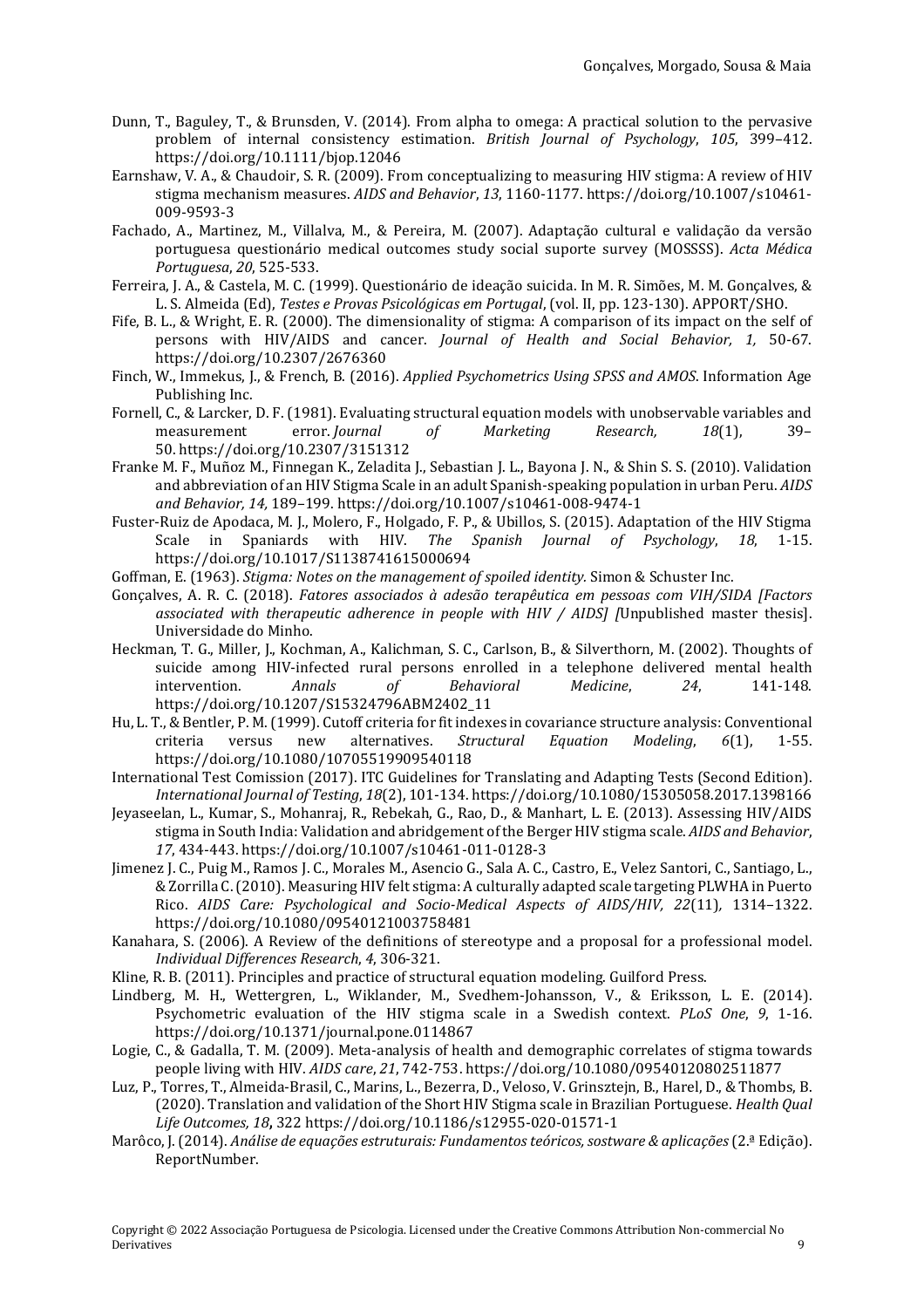- Massicotte, A. C. R. (2010). *A comparative analysis of quality of life and stigma experienced by people living with HIV receiving antiretroviral therapy in a home-based care project in Malema and Ribaue districts, Mozambique* [Unpublished Doctoral dissertation]. University of South Africa, South Africa.
- Matos, M. S. (2019). *A vida continua: Vivência e adaptação de homens ao VIH/SIDA [Life goes on: Men's living and adapting to HIV / AIDS]* [Unpublished master thesis]). Universidade do Minho.
- Mo, P. K., & Ng, C. T. (2017). Stigmatization among people living with HIV in Hong Kong: A qualitative study. *Health Expectations*, *20*, 943-951. <https://doi.org/10.1111/hex.12535>
- NIH (2019). *Relatório infeção VIH e SIDA em Portugal – 2019 [HIV infection and AIDS report in Portugal – 2019].* <http://www.insa.min-saude.pt/relatorio-infecao-vih-e-sida-em-portugal-2019/>
- Orr, L., Shebl, F. M., Heimer, R., Khoshnood, K., Barbour, R., Khouri, D., Aaraj, E., Mokhbat, J. E., & Crawford, F. W. (2021). Violence and discrimination against men who have sex with men in Lebanon: The role of international displacement and migration. *Journal of Interpersonal Violence, 36*(21-22), 10267– 10284. <https://doi.org/10.1177/0886260519884684>
- Poon, C., Saewyc, E., & Chen, W. (2012). Enacted stigma, problem substance use, and protective factors among Asian sexual minority youth in British Columbia. *Canadian Journal of Community Mental Health*, *30*, 47-64. <https://doi.org/10.7870/cjcmh-2011-0016>
- Reinius, M., Wettergren, L., Wiklander, M., Svedhem, V., Ekström, A.M., & Eriksson, L. (2017). Development of a 12-item short version of the HIV stigma scale. *Health Qual Life Outcomes, 15*, 115. <https://doi.org/10.1186/s12955-017-0691-z>
- Reisner, S. L., Pardo, S. T., Gamarel, K. E., Hughto, J. M. W., Pardee, D. J., & Keo-Meier, C. L. (2015). Substance use to cope with stigma in healthcare among US female-to-male trans masculine adults. *LGBT Health*, *2*, 324-332. <https://doi.org/10.1089/lgbt.2015.0001>
- Rueda, S., Mitra, S., Chen, S., Gogolishvili, D., Globerman, J., Chambers, L., Wilson, M., Logie, C. H., Shi, Q., Morassaei, S., & Rourke, S. B. (2016). Examining the associations between HIV-related stigma and health outcomes in people living with HIV/AIDS: A series of meta-analyses. *BMJ Open*, *6*(7), 1-15. <https://doi.org/10.1136/bmjopen-2016-011453>
- Satorra, A., & Bentler, P.M. (1994). Corrections to test statistics and standard errors in covariance structure analysis. In A. von Eye & C.C. Clogg (Eds.) *Latent variables analysis: applications for developmental research* (pp. 399–419). Sage.
- Satorra, A., & Bentler, P.M. (2001). A scaled difference chi-square test statistic for moment structure analysis. *Psychometrik*a, *66*, 507–514. <https://doi.org/10.1007/BF02296192>
- Sayles, J. N., Hays, R. D., Sarkisian, C. A., Mahajan, A. P., Spritzer, K. L., & Cunningham, W. E. (2008). Development and psychometric assessment of a multidimensional measure of internalized HIV stigma in a sample of HIV-positive adults. *AIDS and Behavior*, *12*(5), 748-758. <https://doi.org/10.1007/s10461-008-9375-3>
- Schmitt, T. A. (2011). Current methodological considerations in exploratory and confirmatory factor analysis. *Journal of Psychoeducational Assessment*, *29*(4), 304-321. <https://doi.org/10.1177/0734282911406653>
- Silva, C. F. L. (2016). *Fatores preditores de psicopatologia em pessoas que vivem com VIH/SIDA [Predictors of psychopathology in people living with HIV/AIDS]* [Unpublished master thesis]. Universidade do Minho.
- Sousa, M. D. F.(2017). *Variáveis associadas à ideação suicida em pessoas com VIH – Sida [Variables associated with suicidal ideation in people with HIV – AIDS]*[Unpublished master thesis]. Universidade do Minho.
- Steiger, J. H. (1990). Structural model evaluation and modification: An interval estimation approach. *Multivariate Behavioral Research*, *25*, 173−180. [https://doi.org/10.1207/s15327906mbr2502\\_4](https://doi.org/10.1207/s15327906mbr2502_4)
- Steiger, J. H., Shapiro, A., & Browne, M. W. (1985). On the multivariate asymptotic distribution of sequential chi-square statistics. *Psychometrika*, *50*, 253−263. <https://doi.org/10.1007/BF02294104>
- Steward, W. T., Herek, G. M., Ramakrishna, J., Bharat, S., Chandy, S., Wrubel, J., & Ekstrand, M. L. (2008). HIVrelated stigma: Adapting a theoretical framework for use in India. *Social Science & Medicine*, *67*, 1225-1235. <https://doi.org/10.1016/j.socscimed.2008.05.032>
- Tanaka, J. S., & Huba, G. J. (1985). A fit index for covariance structure models under arbitrary GLS estimation. *British Journal of Mathematical and Statistical Psychology*, *38*(2), 197–201. <https://doi.org/10.1111/j.2044-8317.1985.tb00834.x>
- Wagner, G. J., Bogart, L. M., Klein, D. J., Green, H. D., Mutchler, M. G., McDavitt, B., & Hilliard, C. (2016). Association of internalized and social network level HIV stigma with high-risk condomless sex among HIV-positive African American men. *Archives of Sexual Behavior*, *45*, 1347-1355. <https://doi.org/10.1007/s10508-015-0641-y>
- World Health Organization (2018). *Global Health Observatory Data.* <https://www.who.int/gho/hiv/en/>